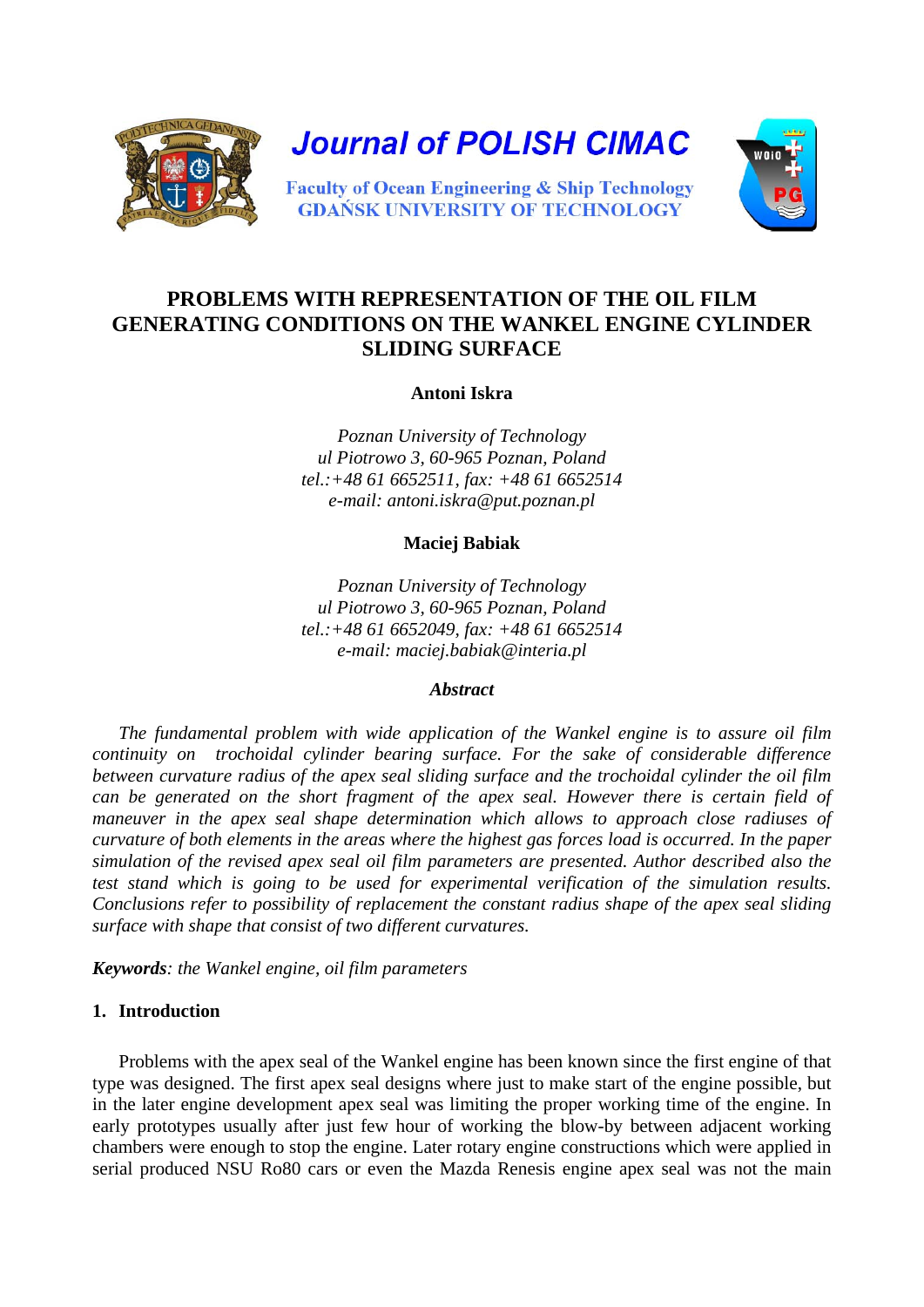disadvantage but still it is less effective, less durable and generates more friction losses than modern piston rings in conventional reciprocating engines. Previously described difficulties can be easily explained if the apex seal angle of attack is taken into consideration. The angle between the apex seal axis and the normal to the trochoidal cylinder liner varies within limit of one radian while in conventional piston engine analogous angle do not exceed 0,001 rad. As a consequence in conventional engine the maximum gap thickness between piston ring and cylinder liner do not cut across few micrometers whereas in the Wankel engine gap reach size of several hundred micrometers. There is a question if the apex seal sections with circular or parabolic profile, that are being used nowadays, provide the best results both of the oil film thickness and friction losses caused by apex seal sliding on the trochoidal cylinder surface. As it is pointed out in present elaboration it is possible to propose the apex seal sliding surface shapes which guarantee acceptable oil film parameters when the apex seal is situated perpendicularly to the trochoid surface. What is more the oil film parameters can not get extremely worsen during inclination of the apex seal, mainly in areas where the long and short axis of the trochoid are evenly distant. When looking for analogy in functions of the apex seal and the piston ring it can be assumed that in the reciprocating engine the piston ring could cooperate with cylinder liner in similarly hard conditions as apex seal of the Wankel engine if the cylinder liner would change its diameter by few millimeter. The generating line of this cylinder liner would be sinusoidal shaped with amplitude of few millimeters and period comparable to piston stroke. This kind of model was engaged in computer simulations during the new profile of the apex seal examinations.

#### **2. Parameters of traditional cylinder liner that creates conditions of the apex seal [1]**

On the figure 1 changes course of the angle between tangent to the piston ring and tangent to the cylinder liner which is deformed in such manner that generating line of the cylinder liner has sinusoidal shape with amplitude of 1,6mm and period of 160mm.



*Fig. 1. The angle course changes of tangent to the cylinder liner generating line, the amplitude is 1,6mm and the period is 160mm*

The tangent line to the sliding surface of the classical piston ring forms with piston axis lesser angle than angles shown on fig. 1. As a consequence the piston ring contacts with cylinder liner in predominant part of the working cycle alternately with its upper and lower edge and there is no possibility to generate continuous oil film between the piston ring and the cylinder liner. This situation is very similar to that one which occurs in the Wankel engine, where the apex seal also at considerable part of its path works with its edge. In apex seal that have been used so far the sliding surface was a parabolic shape. With the purpose of improving the oil film parameters the apex seal shape that consist of two parabolas was considered. 50% of the profile keep normal shape and the other part, closer to the edges, is multiplied. As a result the apex seal shape looks as it is shown on upper right corner of fig. 2.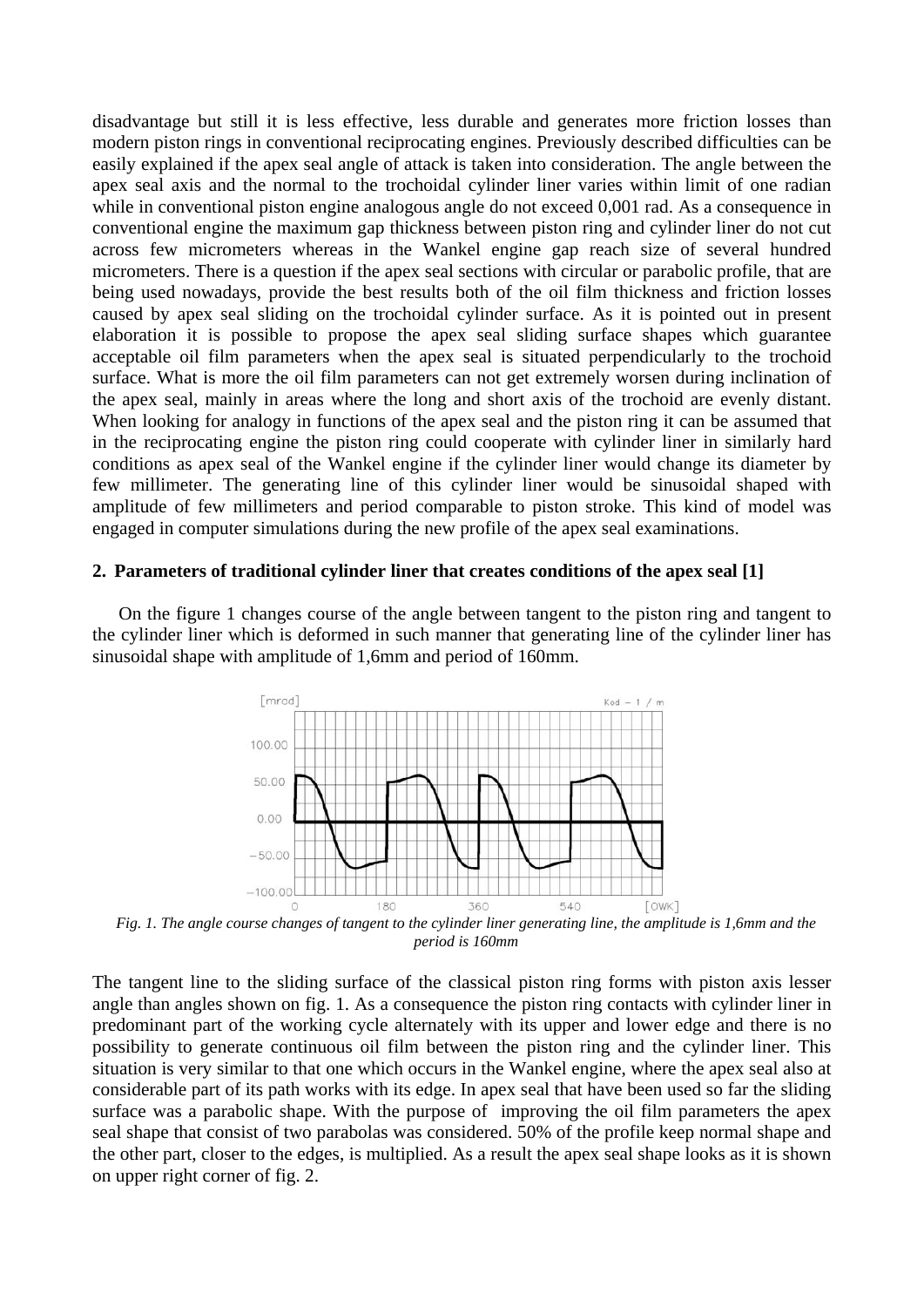When the corrected sliding surface was used oil film parameters presented on fig. 2 it the part signed as "Pier. Zg." were obtained. If the next apex seal would not be corrected, so its profile is formed by one parabola, the oil film on the most part of apex seal path does not exist. It can be observed on fig. 2 part that is signed as " Piersc. 2". The not corrected profile shape is also presented in the middle part of fig. 2 above the diagrams.



*Fig. 2. Comparison of the oil layer thickness course that is left on the cylinder liner surface by two profiles of the apex seal – first part of the diagram; oil film thickness and layer thickness for double parabolic profile – second part of the diagram; oil film thickness course and layer thickness course for the parabolic profile with very high curvature radius – third part of the diagram; comparison of the oil film thickness that was generated by the one and double parabolic profiles – fourth part of the diagram*

 The sliding surface correction of the apex seal has to be done very carefully because improving oil film parameters in the key areas leads to deterioration of this parameters in other areas. On fig. 3 synthetic course of the oil film parameters generated by two following apex seals of the Wankel engine.



*Fig. 3. Comparison of oil film thickness course which is lest on the cylinder surface by two apex seal profiles, for conventional apex seals of the Wankel engine – first part of the diagram; oil film and layer thicknesses for one parabolic profile – second part of the diagram; oil film and layer thicknesses for parabolic with very high curvature*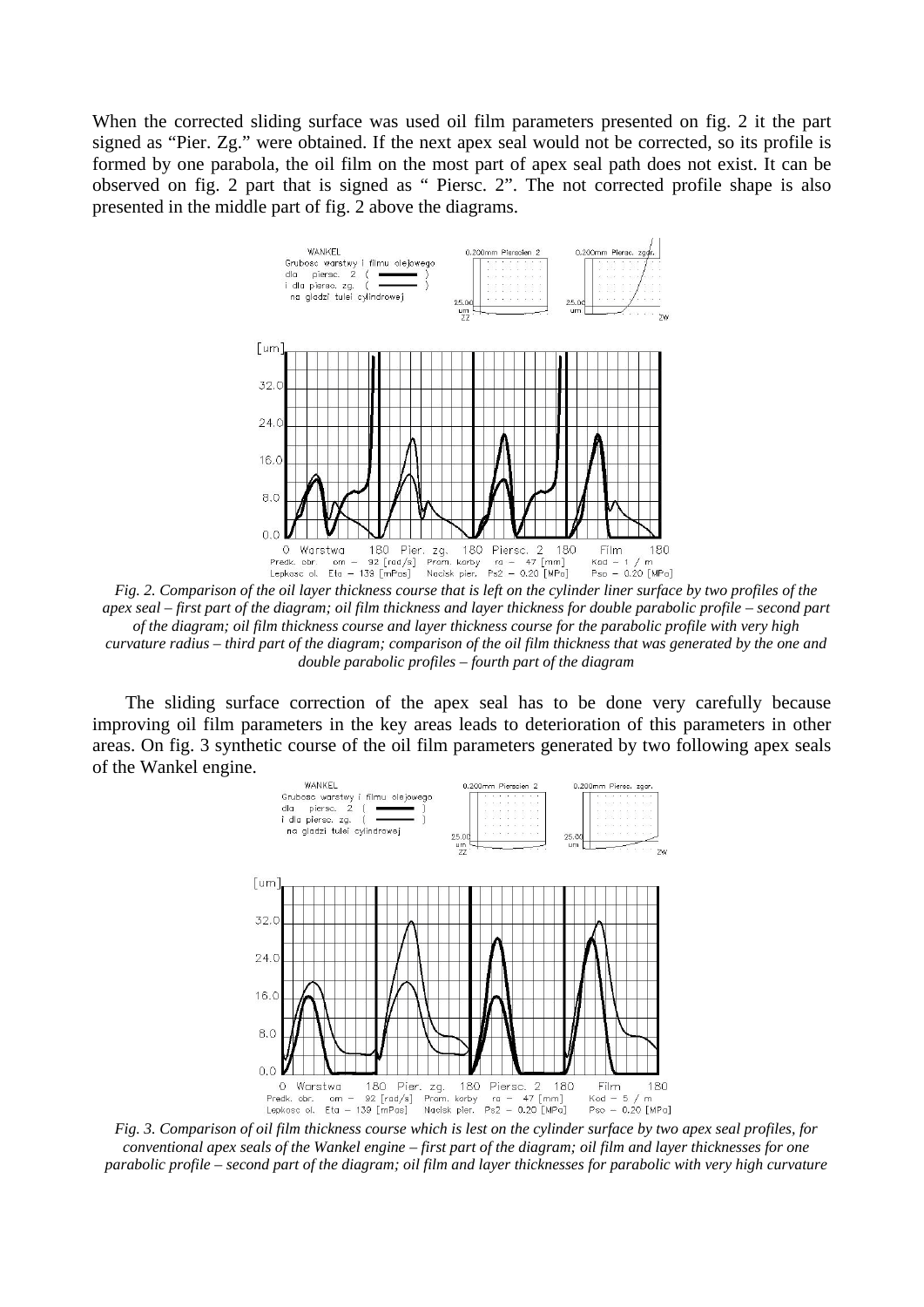*radius – third part of the diagram; comparison of oil film thickness generated by two one parabolic apex seals – fourth part of the diagram*

The results obtained from the simulations are classical course of the oil film parameters for types of apex seal that have been used so far. It can be noticed on the first part of the fig. 3 diagram that in the 90 degrees to 180 degrees area the classical one parabolic apex seal leaves no oil layer on the cylinder surface, which means that there is no oil film and intense wear of the trochoidal cylinder surface occurs. However comparing the maximum oil film thicknesses it can be observed that for classical apex seal this parameter is better because it reaches value of 33 µm fig. 3, while for the corrected two parabolic profiles only  $25 \mu m -$  fig. 2.

The maximum oil film thickness areas for the classical apex seal provide to low friction forces values. It is possible that mechanical efficiency of the Wankel engine with regular apex seals is higher than with corrected two parabolic solutions. Simulations that have been used do not allow to unequivocally confirm this assumption. The partially lack of oil film on the trochoid surface needs other ways of friction losses estimation. The best way to estimate friction losses is to use one of the experimental method what is in realization phase with authors cooperation. In continuous oil film case the computer simulations allow to specify friction forces and example of its results is presented on fig. 4.



*Fig. 4. The oil film and layer thicknesses for one parabolic profile and friction force course for the same apex seal profile*

Very often next to basic oil film parameters which are the film thickness, layer thickness and friction force also piston profile filling by the oil film is determined. For analyzed cases profile filling by the oil film is illustrated on fig. 5 and fig. 6. In two parabolic corrected profile case the area where the oil film is generating by the parabola near the edge of slat is evident. It is area of 90 to 180 degrees range – fig. 5. For the typical apex seal with one parabolic profile filling by the oil film in 100 to 150 degrees range is lower so it is probable that the friction force is also lower – fig. 6.

In so far considerations because of its comparative nature the course of angle between tangent to the apex seal and tangent to the trochoid, which is presented on fig. 1, was taken into account. In actual conceptions of the Wankel engine the course of attack angle can be different and it depends on the Z parameter. On figure 7 the angle of attack course for greater value of the Z parameter.

In order to determine the initial oil film parameters which are obtained for matching the trochoid with two parabolic profile and for inclination angles shown on fig. 7 the suitable computer simulations were realized and it results are put together on fig. 8 and fig. 9.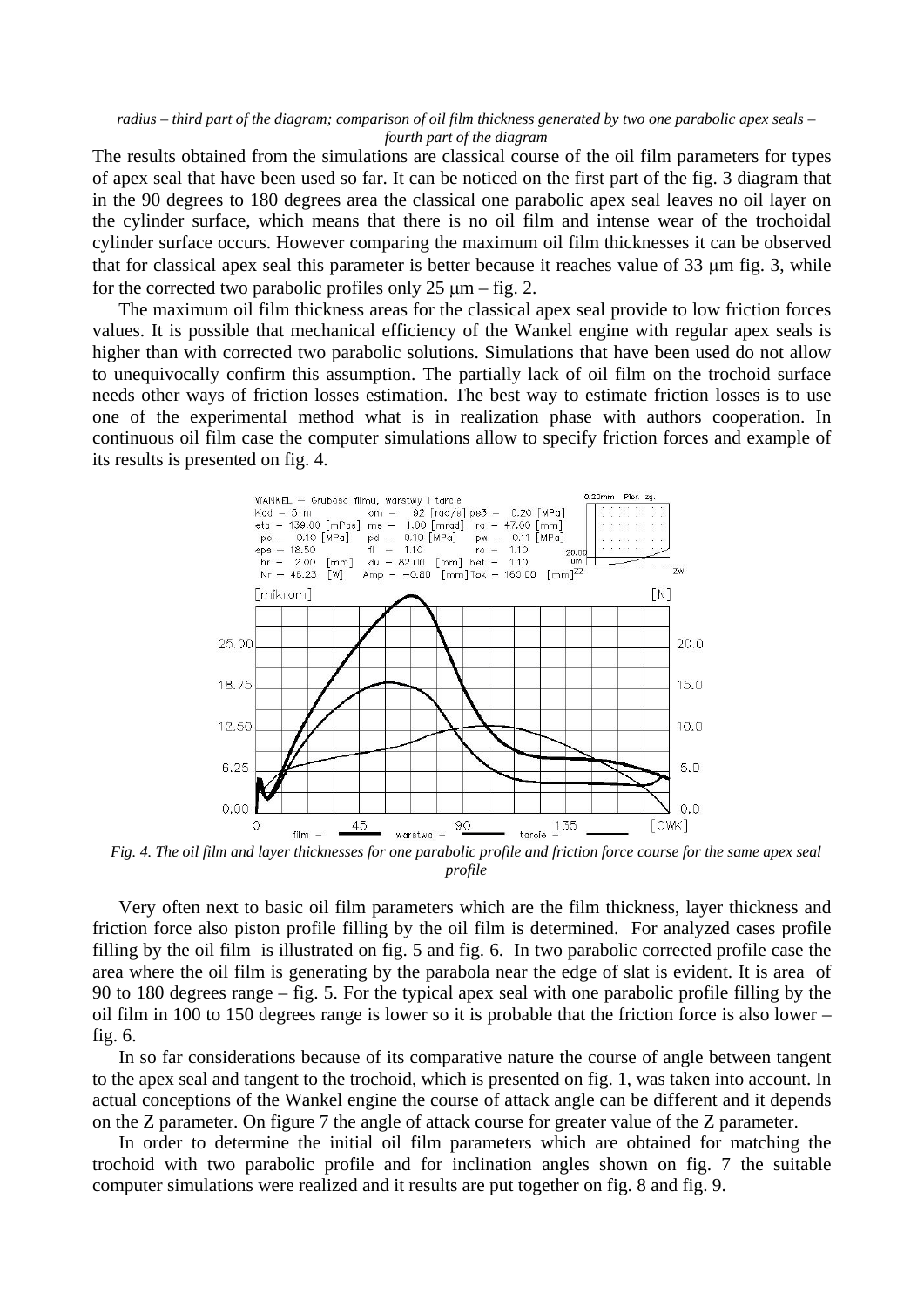



*Fig. 7. The course of angle changes of tangent to the cylinder liner generating line, the cylinder liner deformation is sinusoidal with the amplitude of 0,8mm and the period of 160mm*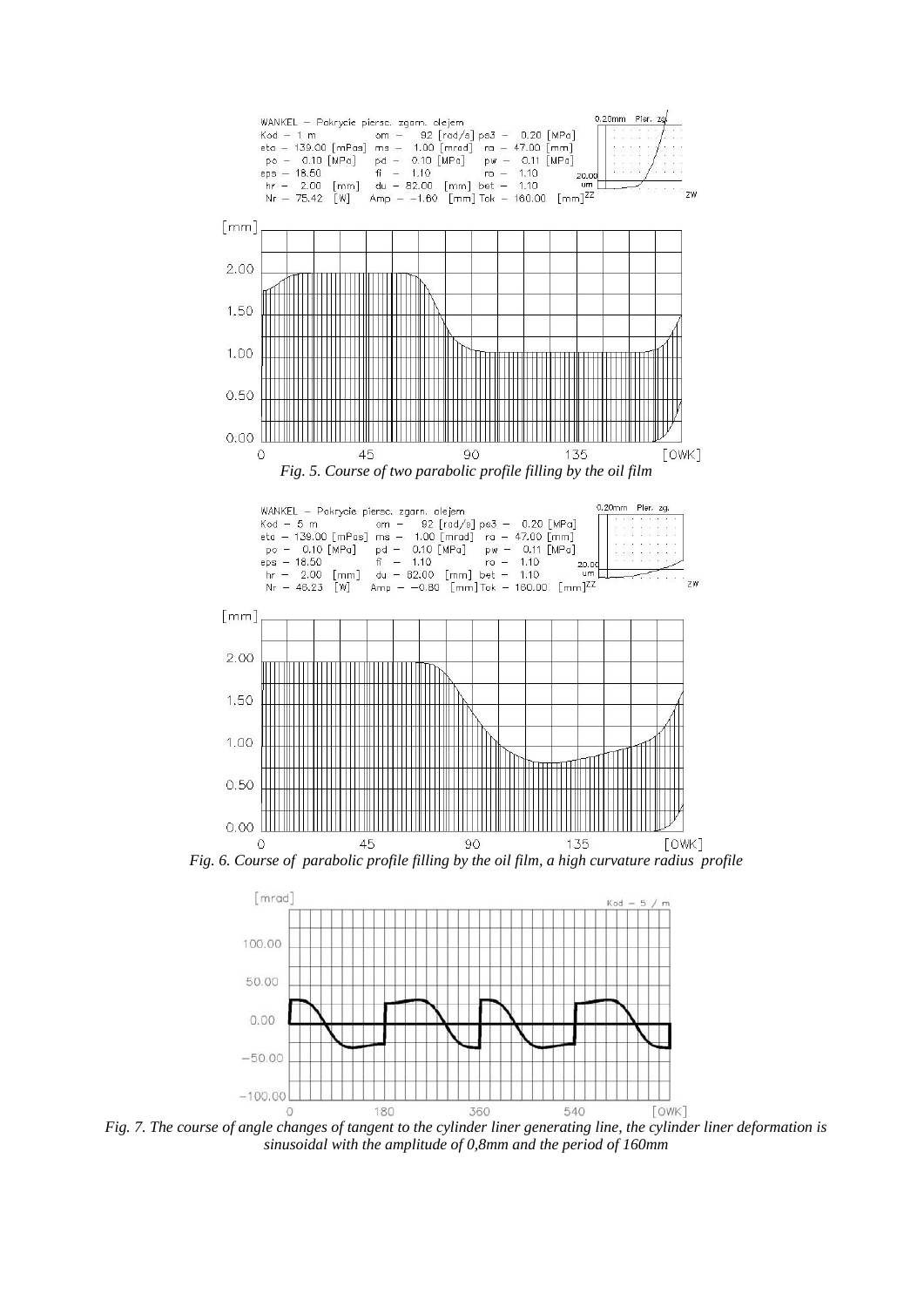

*Fig. 8. Comparison of the oil layer thickness course that is left on the cylinder liner surface by two profiles of the Wankel engine apex seal with high value of the Z parameter – first part of the diagram; oil film thickness and layer thickness courses for two parabolic profile – second part of the diagram; oil film thickness course and layer thickness course for the parabolic profile with very high curvature radius – third part of the diagram; comparison of the oil film thickness that was generated by the one and two parabolic profiles – fourth part of the diagram*



*Fig. 9. Comparison of the oil layer thickness course that is left on the cylinder liner surface by two profiles of the Wankel engine apex seal with high value of the Z parameter – first part of the diagram; oil film thickness and layer thickness courses for two parabolic profile – second part of the diagram; oil film thickness course and layer thickness course for the parabolic profile with high curvature radius – third part of the diagram; comparison of the oil film thickness that was generated by the one parabolic profile and two parabolic profile which curvature radius is four times higher than on fig. 8 – fourth part of the diagram*

The two parabolic profile was accepted for calculations, smaller curvature radius – fig. 8 and four times higher radius of curvature – fig. 9. It is easily to notice that in second case the results are better. The oil film in second part of the diagram demonstrated on fig. 9 is thicker and what is more important there is no break of the oil film what can be noticed on fig. 8 between 150 and 180 degrees.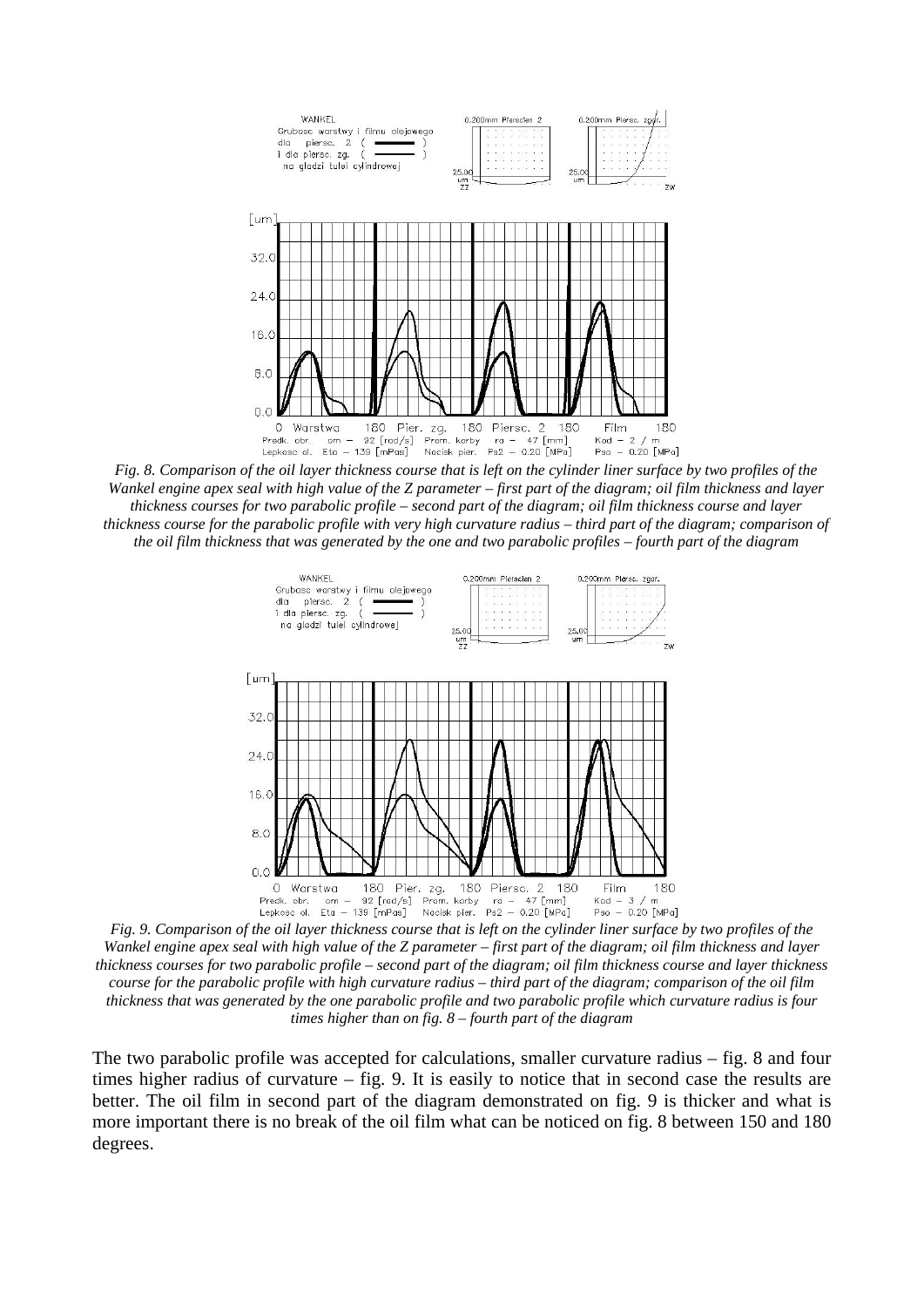### **3. The test stand used to verification of the computer simulations results**

To the investigations authors have adopted the test stand which was formerly used for oil film investigations of piston rings of the marine two stroke engines. Scheme of the test stand is presented on fig. 10 [2].



*Fig. 10. Schema of construction of the research stand (description in text) [2]*

On presented stand reciprocating movement is executed by cart with settled plate simulating cylinder sliding surface 1. This cart is driven by hydraulic servo-motor 2. Pressures in working chambers of servo-motor are regulated by electromagnetic valve 3 which uses the difference of voltage between signals from steering apparatus 4 and sliding resistor which is connected with piston rod. The element that simulates piston ring 5 is seated in piston block model 6 which is settled in the saddle 8 with force transducer 7.

Because in the apex seal motion there are no dead centers and the plate has finite length, the toand-fro motion had to be substituted by a linear translational motion in the plate length limit. The next step was to reflect the apex seal kinematics was to replace analog steering method by its numerical equivalent. This allowed to specify any plate path and velocity profile, also the apex seal velocity profile. The additional advantage of numerical way of plate motion programming is that we can choose any part of apex seal track on trochoid cylinder liner to be simulated. The plate path determination consists in specifying its position for every of 4096 points. In case of reciprocating engine 4096 point mean full crankshaft turn and for the apex seal motion simulation this number is discrete division of any rotor rotation angle that has been chosen to be investigated. It was said that there are no death centers in the apex seal motion so it was important to make the acceleration and deceleration safe. Additional procedures were added to the main program which are responsible for initial and final phase realization of the plat motion. Initially authors assumed that with total plate length of 800mm only 500mm will be used to the apex seal motion simulation while 100mm will serve to acceleration and deceleration. This results from the necessity of minimization the inertia force that is generated during plate acceleration and deceleration. Actual view of the test stand is presented on fig. 11.